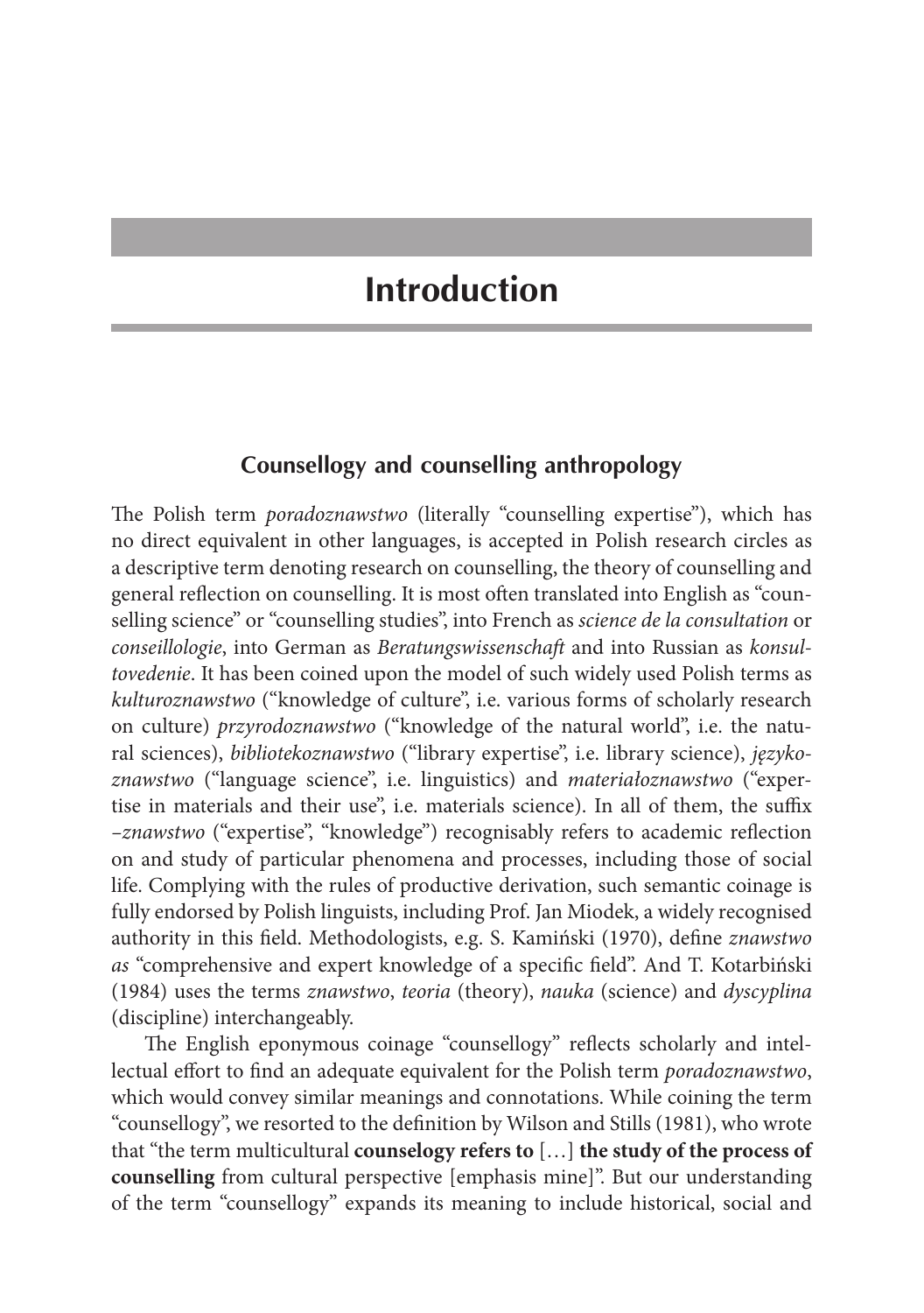also interpersonal perspectives. Parallel to the names of other sciences (anthropology, psychology, sociology, etc.), the coinage implies that the science of counselling is a distinctive, though admittedly interdisciplinary, branch of scholarship. It has its own distinct research field, peculiar terminology, unique conceptions and specific reliable methodology and procedures. I believe that (re-)inventing the term "counsellogy" concludes the formative phase of the theory of counselling. With counsellogy crystallised as a science in its own right, researchers will be encouraged to expand their explorations and reflection.

The coinage *poradoznawstwo –* "counsellogy" *–* was introduced also for practical reasons. Doing research on counselling, I realised that the Polish term *poradnictwo* – i.e. counselling – is ambiguous: it often denotes both a certain practice and accounts of this practice. In the latter sense, *poradnictwo* (counselling) comprises conceptualisations of this practice, research questions and problems pertinent to it as well as elucidations of counselling-related phenomena. Briefly, in this sense *poradnictwo* denotes a science.<sup>1</sup> To eliminate the ambiguity, the term *poradoznawstwo –* "counsellogy" *–* is meant to denote reflection, conceptions, theory or science, as distinct from *poradnictwo –* "counselling" – which should be reserved for the practice only. Thus counselling (*poradnictwo*) is to counsellogy (*poradoznawstwo*) what education is to theoretical pedagogy, adult learning to andragogy or language to linguistics.

<sup>1</sup> An example of this is provided by the first sentence of the book *Vocational Counselling*: "Let's first and foremost determine for vocational counselling its deserved place among branches of knowledge whose object is the researching of work and its conditions" (E. Claparède*,* 1924), or the following passage: "Educational counselling developed neither from one primary academic theory nor even one science. It was doomed to be multi-disciplinary from its very beginnings. [...] Educational counselling is linked in many respects to various academic viewpoints stemming from depth psychology, individual psychology, psychoanalysis and psychological diagnostics. The interpretations of child psychiatry, the sociology of the family and social pedagogy are also not without significance. Educational counselling came into being under the influence of many intellectual trends and currents. In historical terms, the decisive influences were child and youth psychiatry as well as therapeutic and special pedagogy. The next impulse in its development was the influence of depth psychology, psychoanalysis and individual psychology [...]. Subsequently [...] the findings of experimental psychology proved another factor boosting educational counselling" (Jędrzejczak, 1972, p. 13), or: "[...] the analysis of the need for the interdisciplinary character of family counselling indicates a convergence of tendencies" (Ziemska, 1971, p. 14); or else my own definition: "the term 'counselling' denotes an organised system of actions refining other actions and also a set of principles regulating the course they take" (Kargulowa, 1979, p. 6). A similar position can be found in Stephen Murgatroyd's book *Counselling and Helping* (1985).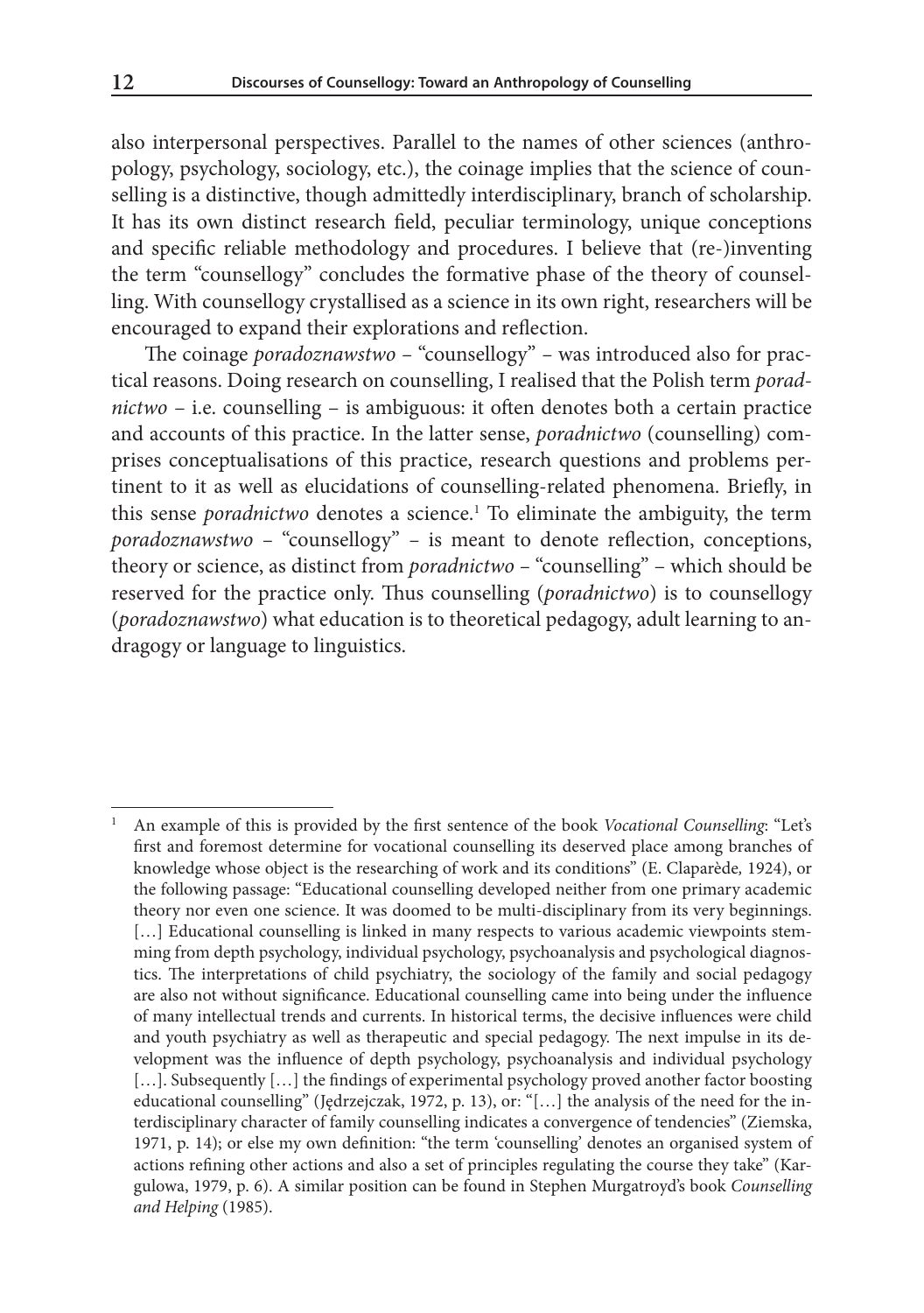## **Counsellogical discourse**

The current counsellogical discourse addresses primarily the establishment of friendly interpersonal relationships, the reflective construction of self-identity, the maintenance of synergic communication and the support in solving life problems. Developing in the context of radical social, economic and, in particular, cultural transformations, counsellogy is part of post-traditional culture. This model of culture is characterized by inclusion of divergent themes and patterns, defiance of prior traditions, and a particular concern for the autonomy of and clear distinctions between various ideas. First and foremost, the typifying feature of posttraditional culture is the dynamism and enormous diversification of trends, styles and products. As a result, with its multiplicity of social discourses, post-traditional culture is fraught with self-contradictions. A comprehensive depiction of this model of culture – in itself a futile endeavour, probably – certainly exceeds my expertise. Hence I will focus on that part of it which relates to the broadly understood provision of help by certain people to others and especially on counselling, advisory services, consultations and therapy sessions.

These phenomena, processes and facts seem so natural and universal, and additionally so familiar and known of old, that studying or discussing them may appear redundant. And yet, the provision of help – including counselling and related activities – turns out to be as complex and as permanently mutating as other manifestations of daily life. The transformations become evident when help is examined in different context, and above all against the background of posttraditional culture.

The contexts and ramifications of the discourse on counselling are indeed determined by contemporary culture. As such, they are affected by: multiculturalism, consumerism, globalisation, xenophobia, fundamentalism, growing disparities, the discontinuity of traditions, the fragmentarisation of life, the "mass media terror", the increasing dynamics of change and the instability in the private and professional lives of both the young and the adults. Challenged by these developments, we often feel helpless in the face of oppressive forces and inequalities, even though we currently comprehend them in a different manner.<sup>2</sup> Although we understand that the *idea* of equal opportunities can go hand in hand with considerable inequities in their *realisation*, as J.-P. Fitoussi and P. Rosanvallon (2000, p. 80) claim, we resent these inequalities since they manifestly flout any principle of equality (Sen, 2000).

We increasingly realise that to demand equal incomes or equal access to goods is impracticable. However, we insist on equality of opportunities to realise our plans. Observing the principle of equality, thus conceived, entails in a sense creating for everyone a chance to project their future, to successfully aspire to liberation from history, to design their lives and to reflectively shape their identities.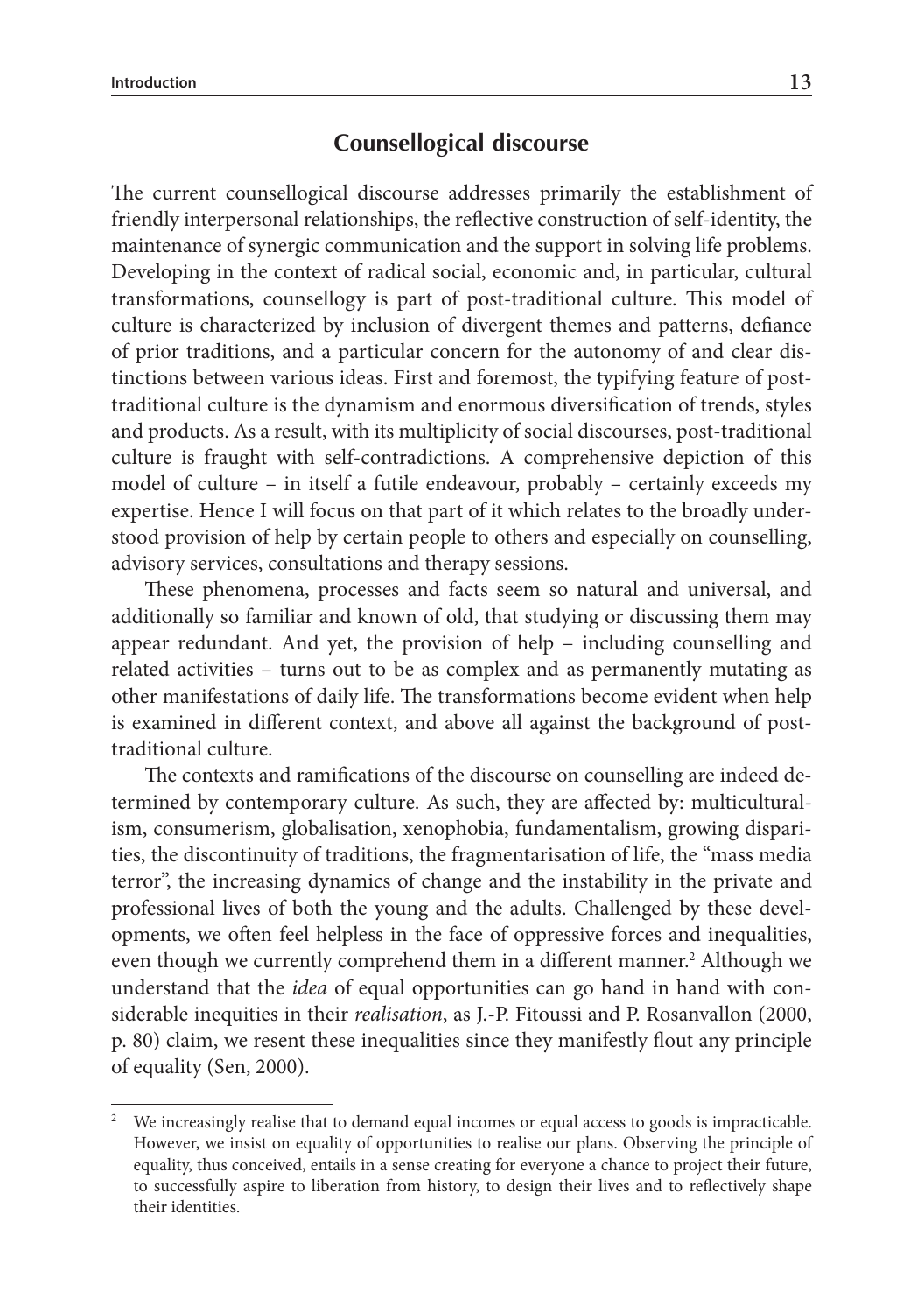Participating in post-traditional culture and experiencing inequalities, we apprehensively realise that our appeals and demands to remove oppression, to promote equal opportunities and to instil a new social order are highly unlikely to materialise any time soon. We cannot expect any beneficial stabilization either, because both the politicians in office and the representatives of us – the oppressed patently fail to implement any changes. The politicians' inefficacy stems partly from their failure to understand life's daily burdens and from their refusal to foster social mobility. Deliberately hindering access to some social circles and layers, they put constraints on mobility, which makes people feel increasingly impatient and insecure. Apart from that, however, the political ineffectiveness has also another cause. Namely, some of the currently escalating processes evade the politicians' intervention, because triggered and controlled by transnational corporations, they transcend borders and live lives of their own.

This is only a random sample of phenomena experienced in various degrees across the globe (cf. Bauman, 1997; Gelpi, 1996). They generate continual uncertainty, in which we are repeatedly compelled to make choices without ever knowing which of them might be the safest and most appropriate. The constant and unpredictable change does not only force us into continual vigilance and reflective, dynamic, cognisant inquiry about the unfolding reality we are steeped in. It also makes us seek footholds and points of reference that could provide us with support and guidelines. In such circumstances, we are obliged to continue reflectively controlling and developing our identities, which themselves are subject to pressures ensuing from various sources and are repeatedly put to the test. As Ulrich Beck (1992) pertinently notes, guidance relating to man's private sphere, which actually no longer exists, is still in high demand.

Even if we do not agree that "the private sphere no longer exists", there is no denying that the "private" struggle with reality can exceed our coping capabilities. Even if we can still successfully cope with everyday, nearly routine, situations and rely on the previously learned and often mechanically applied patterns of behaviour, we find it considerably more difficult to manage in new, unfamiliar or surprising situations. The fixed "formulas" of conduct turn out to be less useful then, but we often discover we are not able to discard them and invent new solutions.

The postmodern reality has two basic effects on us. Either it relegates us to the margins of society, into isolation and enclosure within our own worlds; or it mobilises and intensifies our reflectivity, urging us to repeatedly seek other people's assistance. Then we turn both to our close ones and to specialised professionals. Of course, mutual help is by no means a novelty; neither is seeking competent assistance – of sages, counsellors, soothsayers, experts, therapists, consultants – a recent "invention". Today, however, this assistance is not only markedly more widespread but also more specialised and, first of all, apparently indispensable. The individualisation of people's lives, the multiplicity of problems they experience,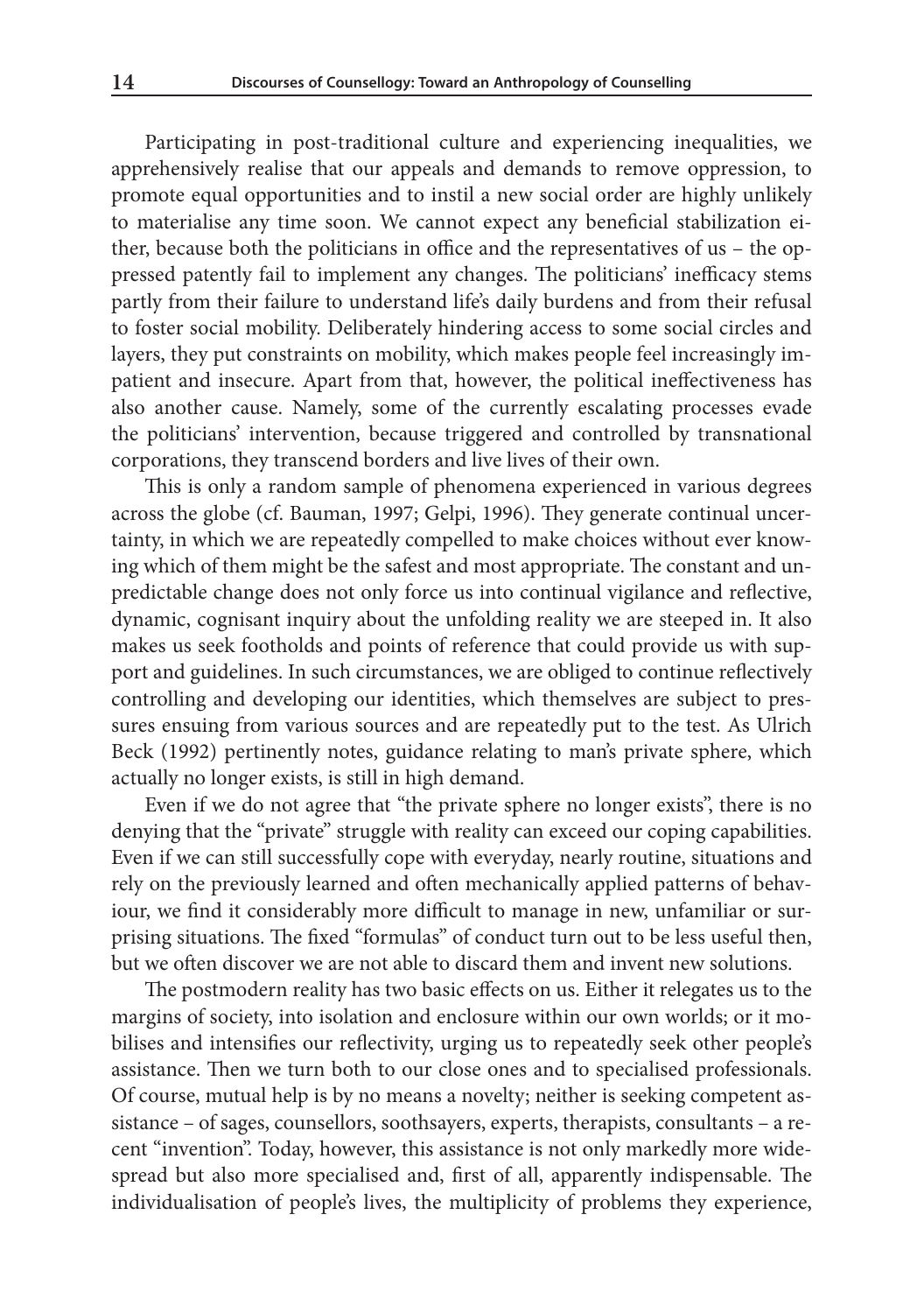the complexity of their identities and the uniqueness of their biographies, all are the factors that affect the shape this assistance takes, the manner in which it is sought and the variety in which it is employed.

Whereas in the past it might have seemed that advice must be offered to a ruler, a decision-maker or a distinguished artist at the extraordinary moment of uncertainty or crisis, it is clear now that almost any "ordinary" member of society needs counselling, guidance or therapy. Sometimes people seek assistance at specialised institutions, while at other times they elicit it from their close ones or obtain it from readily available sources (such as books and the mass media). Sometimes, people also have entirely unsolicited assistance "showered" upon them by various service facilities or the mass media, and they are unable to "rid themselves" of it. We live in an age of a "counselling boom", as Bożena Wojtasik observes.

However, the increasing need and opportunity to rely on guidance, instructions and recommendations go hand in hand with their decreasing reliability. Such parallel developments breed two opposite responses. On the one hand, they often muster people's reflective investment in their lives, but on the other they also fuel such attitudes as xenophobia and fundamentalism conducive to simplification of the world. In many cases, this situation intensifies people's confusion, strengthens their anxiety and aggravates the misery of their fundamental insecurity. Paradoxically, such reactions are reinforced by new inventions in economy, culture, education and industry. Admittedly, these inventions facilitate everyday life, making people's work lighter and replacing them in occupations of high health hazards. But at the same time, they make people dispensable: with their jobs taken over by machinery, the "redundant" workers are thrust out of the labour market, significantly increasing legions of frustrated specialists and impoverished social service clients.

Huge disparities in education, property, security and many other spheres of social life are by no means being bridged. On the contrary, the "human gap" – as the Club of Rome Report puts it – is widening. A considerable proportion of society, if indeed not all of us, acutely feel the discontinuity of tradition, time, space and culture, and – worst of all – the discontinuity of their (our) biographical narratives.

While defining the scope of the socio-cultural discourse of counsellogy, these developments have frequently been addressed by social researchers, thinkers and moralists, who concede that their impact on all of us is unquestionable. Regrettably, the *methods* of either coping with this influence or helping people handle it have not aroused similar interest yet. In fact, the first counselling services, laboratories, psychiatric centres and professional offices did appear along with the emergence of the social order concurrent with the industrialisation and technological progress. But failing to attract serious scholarly interest, these institutions'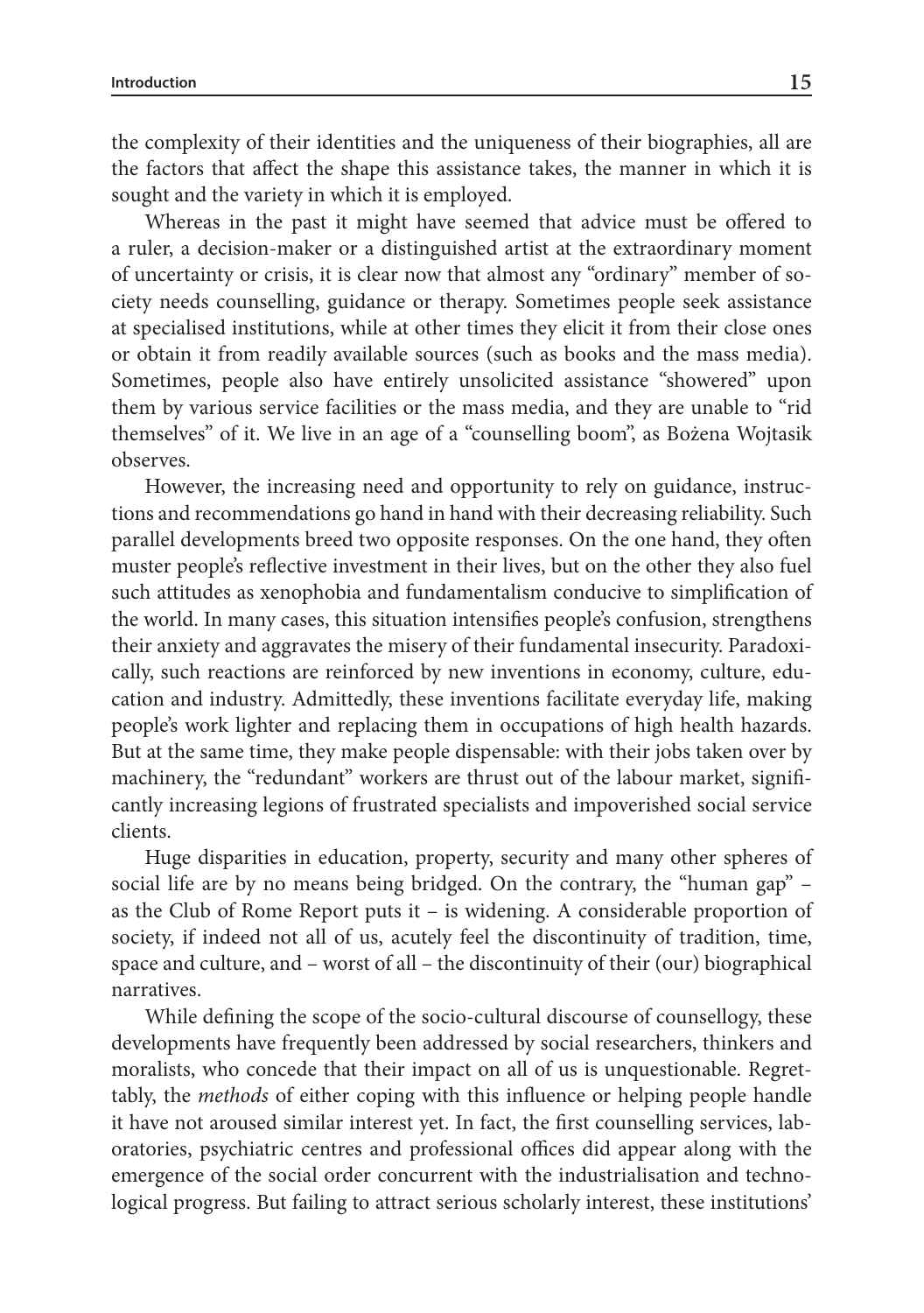contribution to culture and their "helping" role in the "cosmos" of social life remained largely unexamined. In other words, counsellogical discourse has rarely espoused the perspective of philosophical anthropology. Pondering on man's calling and place in the world, the sense (and meaning) of life or one's attitude towards oneself and other people is seldom regarded as the main mission of counselling researchers. Reflection on counselling is hardly ever anchored in cultural and social anthropology.

Scholarly studies on counselling mainly pertained to methods of working with clients in institutions or suggested applying the latest psychological and psychiatric findings or technological inventions in the methodology of advice-giving, guidance or therapy. With such methodological focus, a more general reflection on social and cultural dimensions of counselling was largely missing. And yet, the proper discourse of counsellogy can be defined as a transfer of ideas in a communicational exchange and thus as a social action situated "within the boundaries set by understanding, communication and interpersonal interaction" and comprising "part of the wider context constituted by sociocultural structures and processes" (van Dijk [ed.], *Discourse as Structure and Process*, 1997). Such discourse was engaged in, practically speaking, only on a micro-scale and only by those directly involved in provision or reception of assistance.

In Poland, the first attempts to broaden counsellogy and attract the interest of both the authorities and opinion-forming bodies were made in the aftermath of the Second World War, when researchers studying vocational counselling focused on the economic implications of dissipating the resources harboured by vocational guidance seekers. Ideologically motivated endeavours followed soon: a network of educational-vocational counselling services was established to provide the whole population of school children with early educational assistance, starting from the onset of elementary instruction right up to graduation from a secondary school and finding the first job. Efforts were also made to formulate the theoretical framework to validate such system and measure the outcomes of its work. Nevertheless, only educational scholars and psychologists, accompanied by a handful of sociologists, andragogues, political scientists and culture experts, were genuinely involved in the study of counselling, with other social scientists remaining largely oblivious to any form of counselling. Suffice it to say that the first Polish seminar on counselling – held in Wroclaw and titled *Counselling in Contemporary Society* – was attended, and in a sense appropriated, mainly by educational scholars and psychologists. They pursued counsellogy as inscribed in their respective disciplines.

After the political turnover of 1989, the discourse of counsellogy quite aggressively stormed into our social reality. The enormous success of this offensive can hardly be overlooked. The grid of diverse public and private counselling facilities is expanding, advisory bodies and consultation points have become an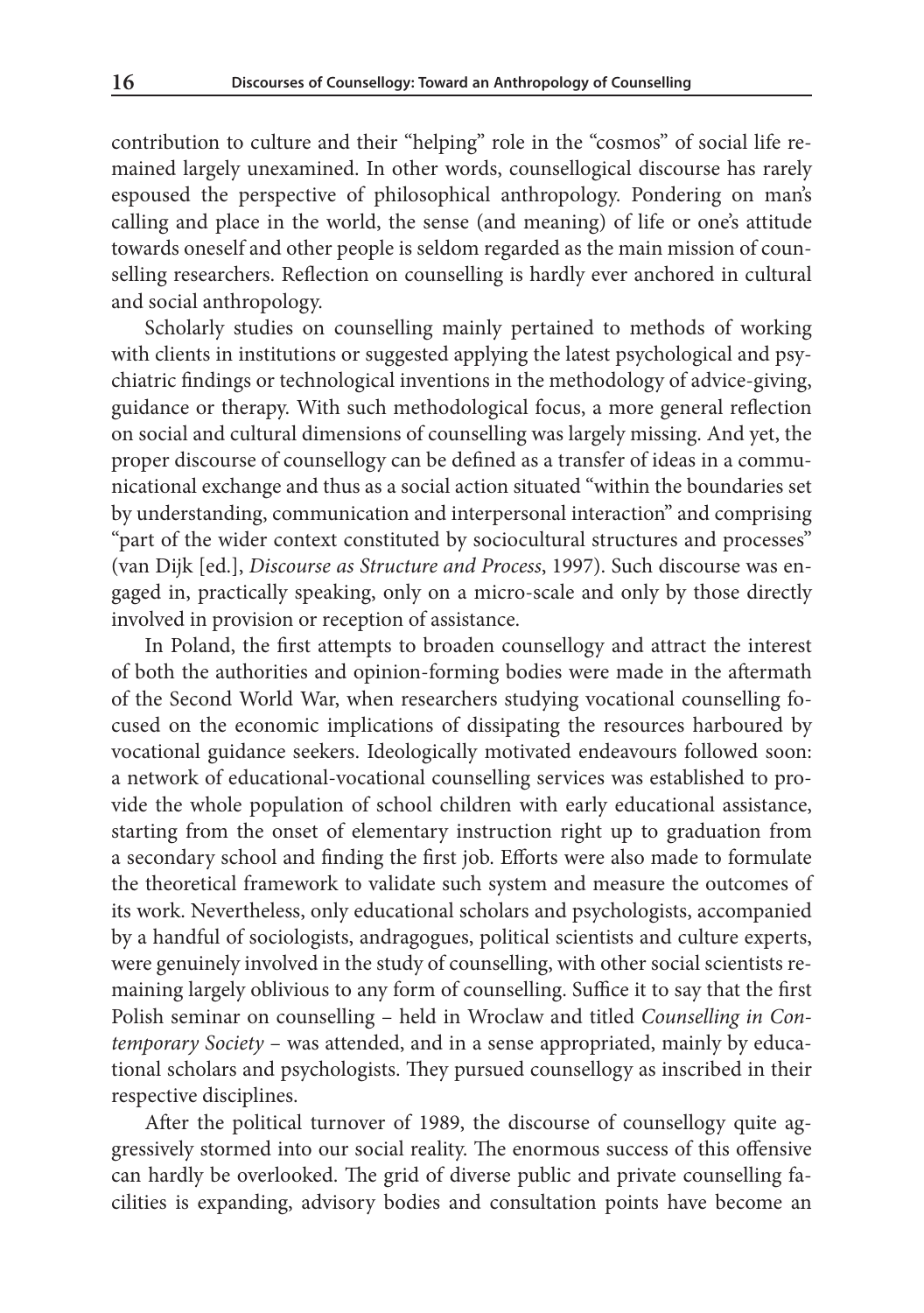inseparable element in companies, organisations and administration, and counsellor training centres keep multiplying. Above all, the proliferation of self-help and advice books, manuals and guides is undeniable evidence of counsellogy's assertive spread.

The vigorously and uncontrollably developing discourse has ceased to be the exclusive domain of counsellors working directly with clients or "mediated" by various media. Emphatically, it appears to increasingly attract the social scientists' attention. The point is, however, that their involvement in the discourse should not be limited merely to compiling volumes such as *Jak żyć? 265 sposobów na życie* [*How to Live? 265 Methods for Living*] (Bednarek, Jastrzębski, Kocur, 1999), valuable though such products might be. Rather, profound reflection should be devoted to the modes of human inquiry into existential issues ("How to live?"), and the research effort should concentrate on registering how such questions are answered in everyday lives or in various forms of assistance.

Noticeably, two approaches to counselling assistance can be distinguished in the hitherto academic research on the utilisation of counselling services. Some scholars (e.g. Bauman, 1995) highlight first of all counsellors' involvement in the prevalent "commodification of risk". They see counsellors as exploiting people's social confusion, growing insecurity and increasing anxiety about the stability of their identities. These scholars also claim that resorting to counselling is, as a rule, a simple response to the ambivalence of the modern world and a nearly automatic attempt to remove difficulties and cope with life. Others (e.g. Giddens, 2010) insist that the link between the complex world and operations of the counselling services cannot be defined in such reductionist terms. They believe, namely, that counselling plays a constructive role in the provision of help since it stimulates and contributes to people's reflectivity. According to them, participation in the counselling process is additionally beneficial in at least three ways. First of all, it helps people alleviate difficulties inherent in the necessity to create – often afresh – their identities. Secondly, it reinforces their successive attempts to maintain social communication (*Bridges not Walls*, 1973, [2002]). And last but not least, it reaffirms them in their endeavours to preserve the continuity of their biographical narratives.

Questioning the validity of these two opposite stances seems pointless. Undeniably, both have their well-grounded rationales as some people certainly reach for a counsellor's assistance as they would for a stimulant (and with similar consequences, by the way), while others use it like a medication: only after deep deliberation and a failure of their own prior efforts. Such paradoxical combination of disparity and validity heralds vibrant future for counsellogy. Struggling for so long to be fully admitted into the academic discourse on a par with other social sciences, counsellogy may very soon become both more vigorous as well as very complex and multi-faceted. The concerns that open up for it spark not only formal but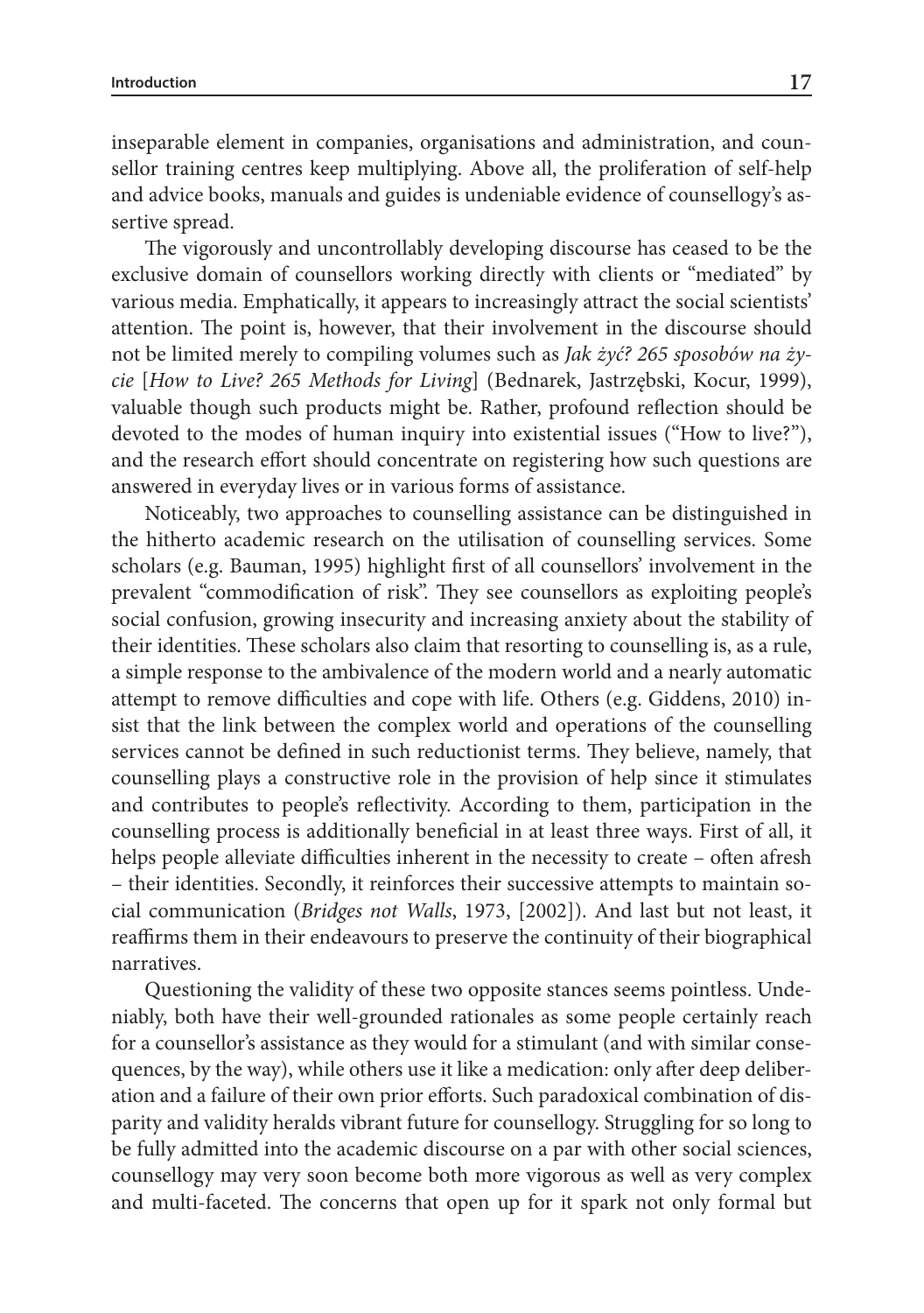also ethical controversy pertaining to what issues are thematised in counsellogical debates, what arguments are brought to the fore and what aspects of culture are implicated in them.

Andrzej Koźmiński seems to have anticipated such progress of counsellogy, noticing more than a decade ago that some "products of social sciences" are not adequately researched, even though they are of current interest and have a market character.

The market is rife for advisory, educational and assessment services which all think tanks specialise in, for training and publishing services. […] following this is the vast consultation practice, etc. This phenomenon seems insufficiently recognised, somewhat stemming from the mass culture of post-industrial societies and somewhat affiliated with the practices of social science. I believe that it is here that the wild frontier of social sciences runs. It is worth studying, be it only because it is grounded in social sciences, and yet the standards of academic correctness, essential though they are, can be applied here only to a variable, and often modest, extent (*Wyzwania…*, 1999, pp. 131-132).

That the counsellogical discourse is not only present but also conspicuous is further evidenced by Anthony Giddens, who claims that "not just academic studies, but all manner of manuals, guides, therapeutic works and self-help surveys contribute to modernity's reflexivity" (2010, p. 2). The prominent thinker emphasises also that far from merely mirroring people's "concerns" and deepest experiences, all the components of "modern reflexivity" mentioned here depict our reality as well as, crucially, shape it.

It also turns out that counsellogy, manifestly practised and often descending into a "grey area", affects many people. It involves those coping with their everyday lives and facing up to new situations; those offering help to them, irrespective of their rationale and agendas; those seeking counselling because their decisions have a critical impact on their own and other people's lives; and finally, those studying assistance to recognise, comprehend and interpret its types and manifestations as well as to consolidate the knowledge on this subject. Counsellogy definitely can and should be a domain of counsellogists, that is researchers capable of integrating and generalising the multi-faceted trends, issues and findings into one discourse.

Regardless of whether he would define himself as such, I see Anthony Giddens as a model counsellogist. Apart from educationalist and psychological texts, his *Modernity and Self-Identity* (2010) is to my knowledge the only book-size study that reflects on counselling, guidance and therapy as social processes and underscores the enormous importance of counsellogical discourse in contemporary, post-traditional culture.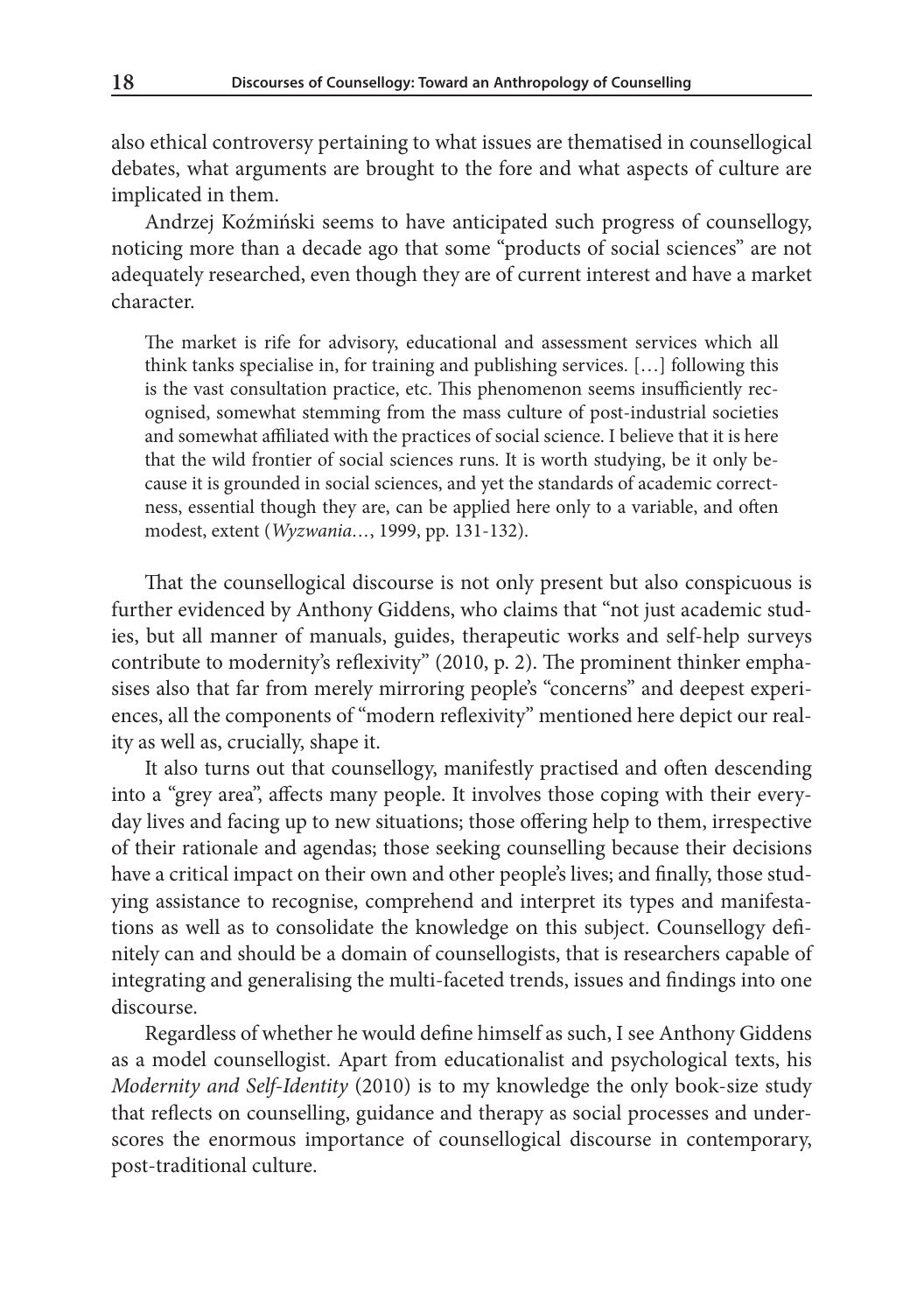Jean Guichard suggests that such reflection can be labelled as **counselling anthropology**. Nonetheless in this book I give this discourse a slightly different "local habitation and a name", deliberately coining the phrase **discourse of counsellogy/ counsellogical discourse (***dyskurs poradoznawczy*). The core of the discourse as conceived of here is depiction of counselling by means of "intermediary links", i.e. scholarly analyses of its selected areas and aspects and their implied meanings. Yet the very term **discourse of counsellogy** suggests also a recapitulation of the discipline's prior developments and pointing out new vistas that open up for it.

I realize that using the term "discourse" in a book title is quite a risky enterprise in itself. As J. Szacki notices in his *Historia myśli socjologicznej* [*The History of Sociological Thought*](2003, p. 95), the word "discourse" has made a stunning career in the contemporary humanities; and it is increasingly difficult to ascertain if it still retains any meaning whatsoever, for it is used in many different ways and not infrequently as a "learned" term for any longer utterance or text. Here I use it deliberately in its epistemological sense as a denotation of a certain system of knowledge. Hence, by the discourse of counsellogy I mean both a certain manner of viewing social reality and the human being in it as well as a specific practice (Foucault, 1972). I treat it as one of the discourses currently in circulation in the social sciences and in everyday reality. Presenting it, I intend to outline certain science/knowledge of counselling, its tenets and assumptions and also the areas it pertains to.

My starting point is philosophical anthropology; thus, *poradoznawstwo* (counsellogy) can be treated as a version of counselling anthropology. In this discourse, participants in the counselling process are understood as self-constituted individuals. It is assumed that a person's cognitive effort can be instrumental in forming his/her personality and finding his/her vocation. Facing such tasks in specific, often difficult, new and unpredictable socio-cultural circumstances, a person can cope with the challenge by engaging in a relationship with the Other, with a counsellor. As reflective individuals embedded in the cultural, social, political and economic realities, the counsellor and the counselee create "projects of being-in-the-world", and the counselling relation becomes a life-designing process (Guichard, 2005; Savickas, 2005; Savickas, Nota, Rossier, Dauwalder, Duarte, Guichard, Soresi, Van Esbroeck, Van Vianen, 2009; Savickas, 2011). Within such framework, it makes sense to view both a counselee and a counsellor as *homo consultans*. Similarly to *homo faber* (a working human being), *homo ludens* (a playing human being) or *homo patients* (a suffering human being), *homo consultans* is a participant in social life and interactions, with counselling and being counselled interwoven with a network of other activities and self-reflectivity.

In many respects, the structure of the book meets the requirements laid down for a degree dissertation: it is composed of a theoretical part (Chapters 1 and 2), a methodological part (Chapters 3 and 4) and an empirical part illustrating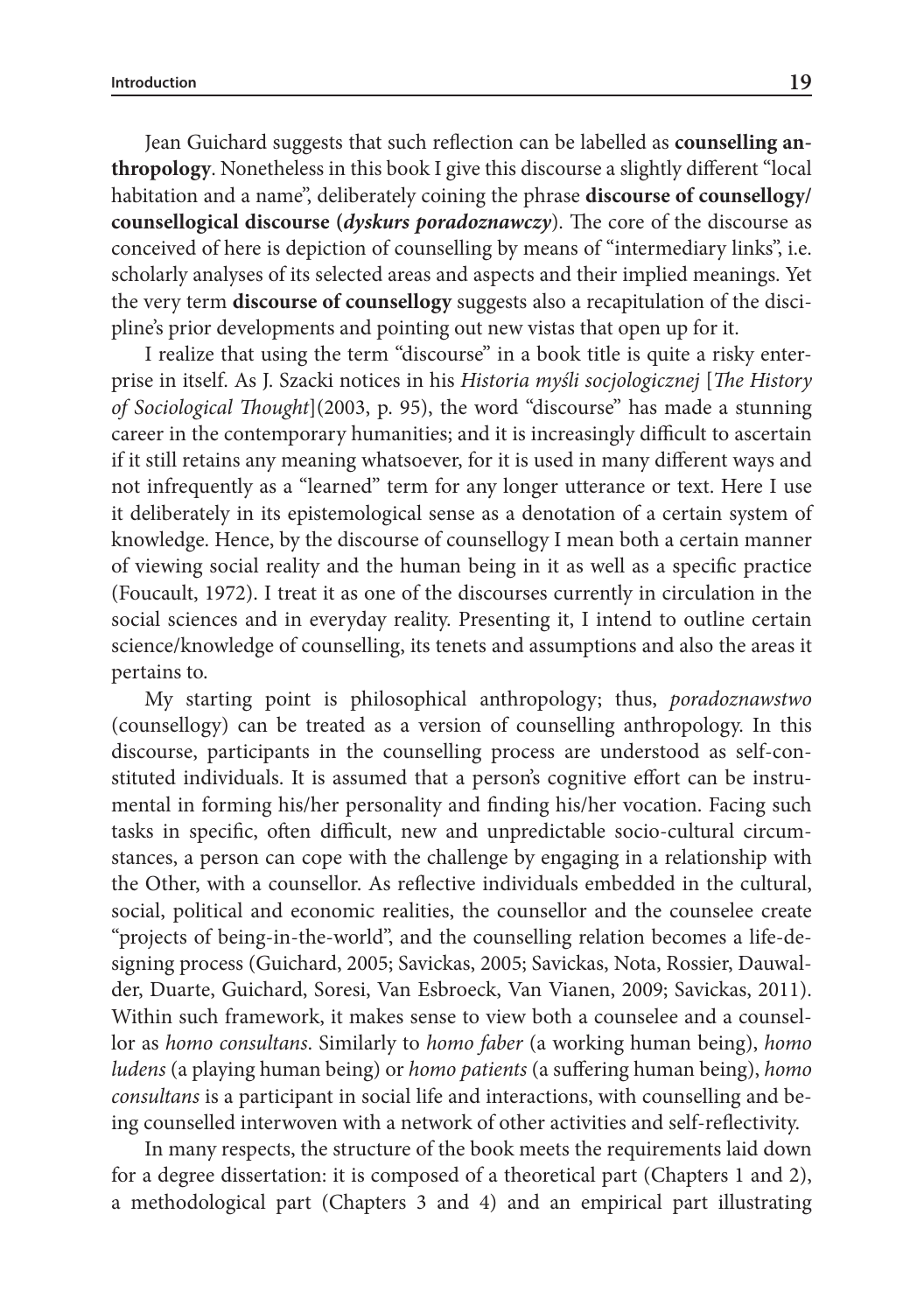a variety of discourses (the remaining chapters). However, these parts are not formally separated from each other, because the empirical part does not deal with the classic solution of methodological and thematic problems raised in the preceding parts. Whenever I employ one of the many available methodological options, it is solely as an example of how such approach can be applied and by no means as a model stipulating how it must be applied. In Chapters 5 to 8, the analyses of various areas of and phenomena in counselling cannot, as Prof. Ewa Marynowicz-Hetka notes in her review of the Polish version of this book, be taken too literally, for they are meant just to illustrate an approach rather than to depict any "real", precisely identifiable case.

The book's layout corresponds to counsellogy's current methodological knowledge and, first of all, reflects its character. Explaining the concepts of "counsellogy", "counselling anthropology" and "counselling", I follow the developmental chronology of counsellogical research in keeping with the traditional paradigm of a continuous narrative. The empirical part, however, does not exactly elaborate on the main theses, and its lines of argumentation are not representative, as the principles of empirical research require. The book is rather a kind of mosaic composed of texts constructed upon different methodological assumptions, which – in my opinion – may serve as a starting point for developing a grounded theory. Consequently, one chapter is based on the positivist research on the effectiveness of vocational guidance published earlier in *Kultura i Społeczeństwo* [*Culture and Society*]; another chapter relies on Margaret Mead's generation gap theory, which aptly characterises the situation in counselling conceived as an activity with postfigurative roots; two other texts apply the interpretative approach to counselling, and still another one is written from a postmodernist position. Some of the chapters are slightly altered versions of the already published texts or conference papers. Others are original material for the first time in print. Since each of the chapters can be treated as a self-enclosed entity, they can be read in any order.

Since counsellogy is relatively young, many of my proposals are admittedly tentative. Hence, the questions on either culture or intense human experiences raised in this book are best approached as an inspiration for and an invitation to further discussion. I sincerely hope that, in time, older, well-established disciplines will more extensively contribute to the counsellogical discourse, expanding its scope with issues central to their reflection and research. Along with their more pronounced involvement in counsellogy, some subjects I tackle will undoubtedly be more profoundly explored and diversely interpreted, while other ones will probably be discarded.

I definitely hope that this book will engage not only researchers and practitioners of counselling, guidance or therapy. My intention was also to target a wider readership, including graduate and postgraduate students of pedagogy, psychology, medicine and social work, who prepare for work with people in need